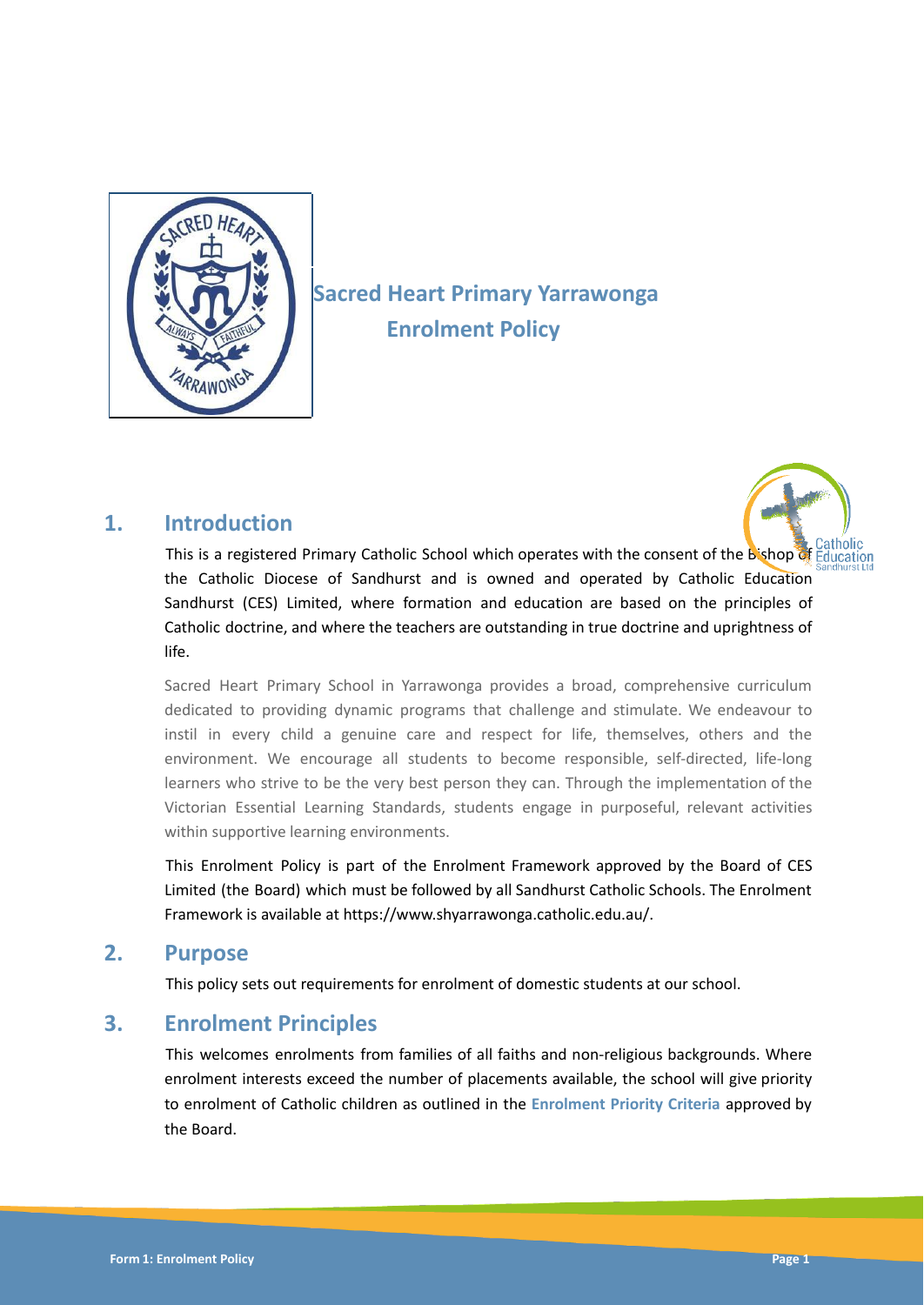Families who enrol their children at this school do so on the understanding that they respect and agree to support the Catholic identity, ethos and mission of the school and acknowledge the importance of religious education for their children.

This school wants to make every effort to ensure Catholic education is accessible to every Catholic family through the provision of family-friendly fee payments and relief.

This school strives to accommodate children with diverse needs. In cases where a child requires significant adjustments in order for an enrolment to be possible, our school will consider its obligations arising from Disability Standards and related legislation; what is in the best interest of the child and whether the school can reasonably be expected to make the required adjustments to assist the child to take part in education courses and programs, on the same basis as a child without disability.

Enrolment is subject to the maximum capacity of this school. For those students not able to be offered enrolment, our school will support their families in finding enrolment with another Catholic school.

### **4. Enrolment requirements**

#### **Age requirements**

A child is eligible to enrol in Foundation level at this school if they are five years old by 30 April in the year in which they begin school. If a parent/guardian is seeking to enrol their child at a younger age, a minimum age exemption is required from the Executive Director of CES Limited via the **Application for Early Age Entry to School**. Approval for early age enrolment will only be granted in exceptional circumstances.

It is expected that students seeking enrolment will normally reside in the designated parish or the agreed area that this school serves. Students may be accepted for enrolment outside their parish or agreed area, which the school serves if there are demonstrable circumstances which significantly disadvantage the student and/or family should the enrolment not occur or if this school meets their needs more appropriately than the student's designated parish school.

#### **Documentary evidence**

You are required to provide particular information about your child during the enrolment process, both at the provisional application stage and if the school offers your child a place. Please note that lodgement of the enrolment form does not guarantee enrolment at the school. If the information requested is not provided**,** this school may not be able to enrol your child.

This school require the following documents from parents/guardians for enrolment purposes:

- 1. evidence of the child's Australian citizenship or permanent residency or eligible visa details
- 2. birth certificate of the child
- 3. immunisation records and other health records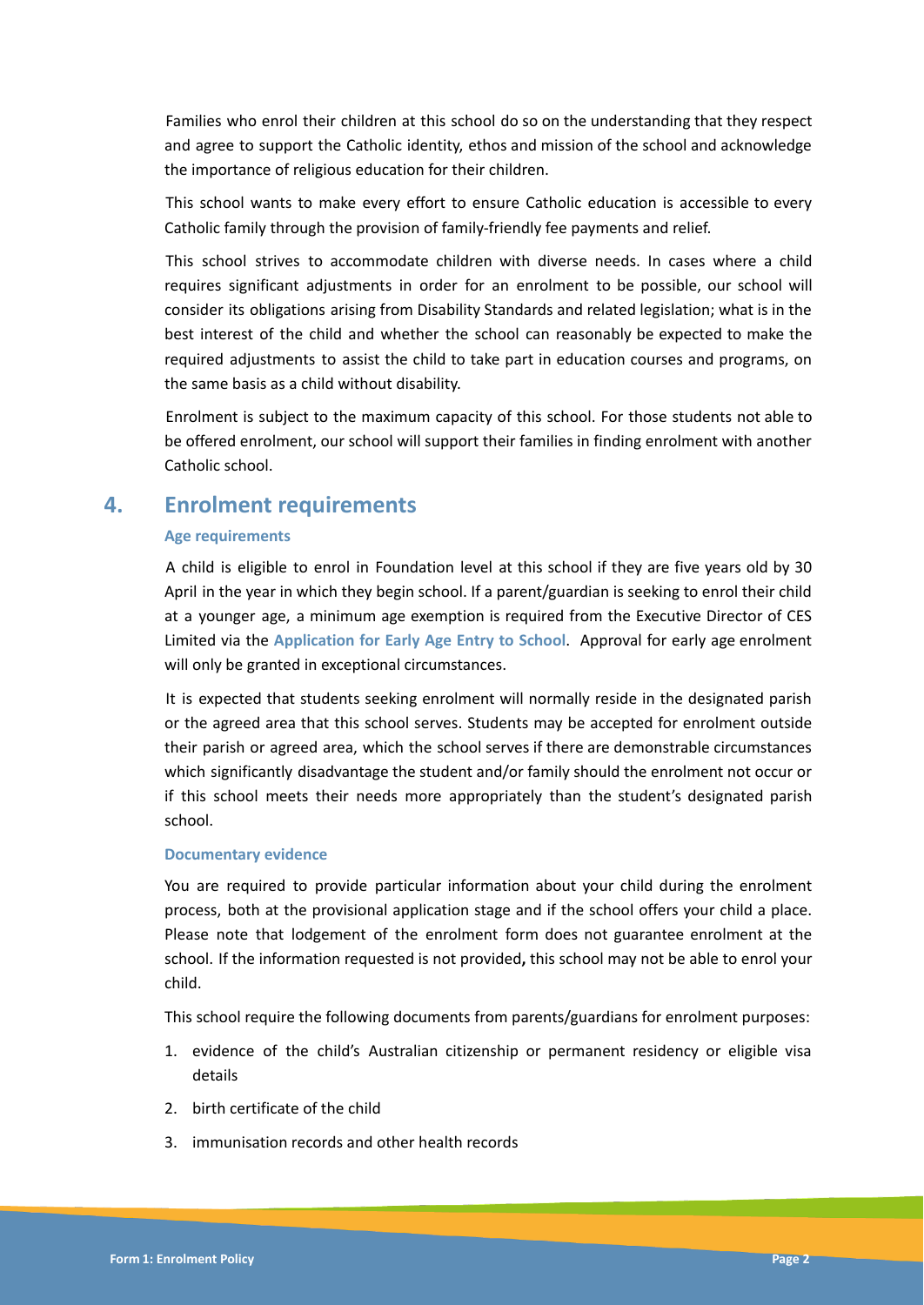- 4. court orders, custody arrangements relating to the child
- 5. previous school reports (if enrolling in a year other than Foundation)
- 6. Catholic Certificate of Baptism is applicable.
- 7. any documentation relating to specific medical and/or health conditions (eg: Asthma, Anaphylaxis, etc.)
- 8. any documentation relating to specific intellectual conditions that will trigger the need for the school to provide reasonable adjustments to the learning environment

#### **Fees**

School fees; fee schedules and payment options are outlined in the school Fees document published on the school website.

The fees must be paid for a child to enrol and to continue enrolment at this school. The school has discretion whether to allow a child to participate in optional or extracurricular school events, such as paid school excursions or extracurricular activities, while fees remain due and payable.

In accordance with **CES Limited's School Fee Policy**, any family facing genuine financial hardship should in the first instance speak with the Principal. Families facing hardships are encouraged to apply for a fee concession. This includes those families who hold a Health Care Card (HCC) eligible for Camps, Sports and Excursion Funds (CSEF). An application for a fee concession should be made to this school and all information provided will be treated in the strictest of confidence.

### **5. Enrolment process**

This school's enrolment process, including timelines and forms are published on the school website. The following enrolment related documents are published/available on our website:

**CES Limited Enrolment Framework Enrolment Policy Enrolment Procedure Application for Enrolment form Enrolment Priority Criteria Fee Policy**

### **6. Enrolment register**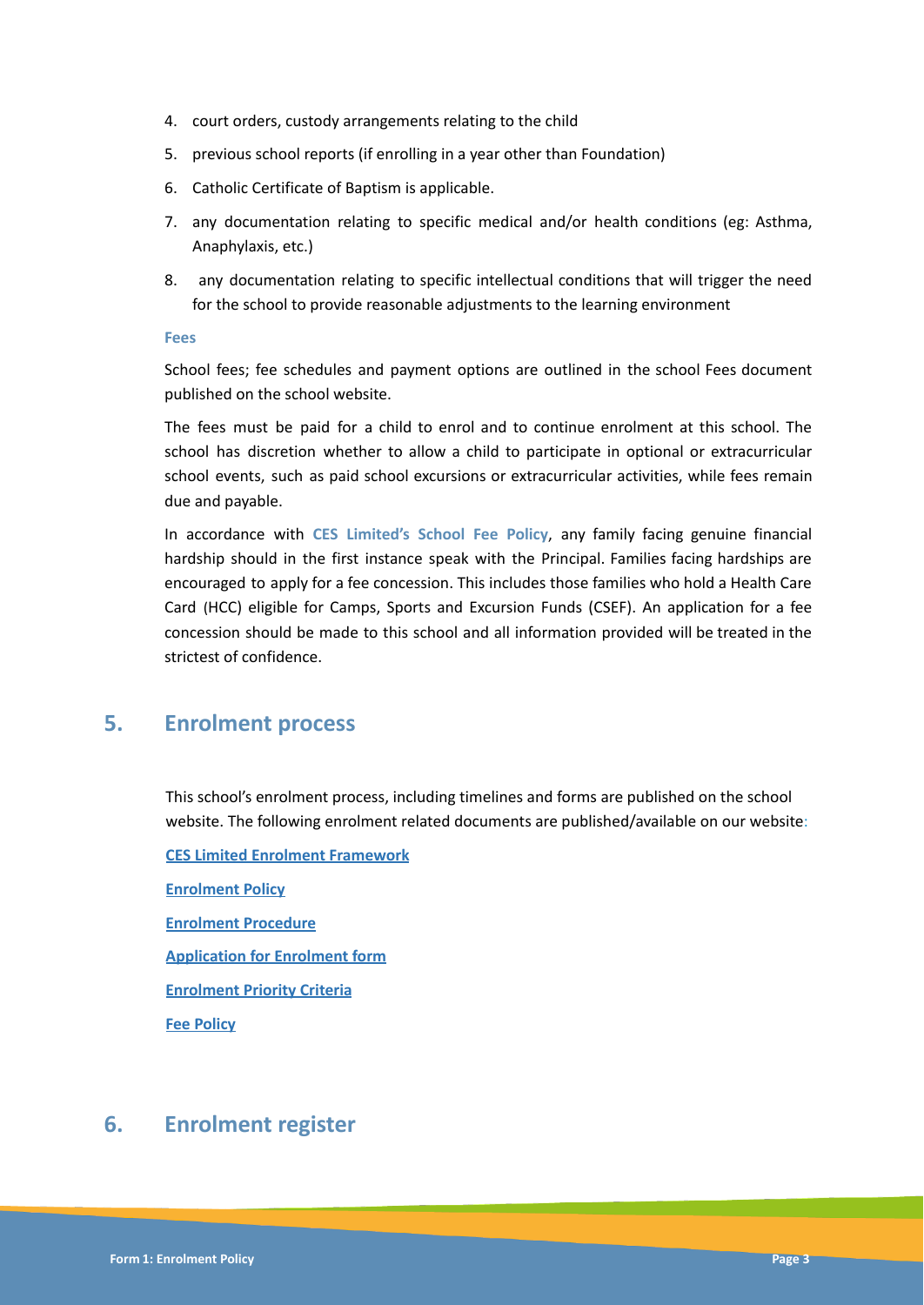In accordance with requirements of the Education and Training Reform Regulations 2017 (ETR Regulations), this school maintains a register of enrolments that contains at minimum the following information in relation to each student enrolled at the school:

- 1. The student's name, age and address
- 2. The name and contact details of any parent or guardian of the student
- 3. The date of enrolment of the student
- 4. The Victorian Student Number allocated to the student
- 5. The date that the student ceases to be enrolled at the school

The information collected during the process of enrolment will be stored, maintained and shared in accordance with the *Privacy Act* 1988 *(Cth.).* A copy of the enrolment information will also be maintained in each student profile.

# **7. Enrolment register procedures**

This school collects enrolment data at the point of enrolling a new student. For all existing students, the school undertakes a process of confirming enrolment data, including health information and emergency contact information. The process of confirming enrolments typically occurs at the end of an academic year. It is the responsibility of the parents/guardians to inform the school of any changes to the enrolment information as soon as practicable. It is the responsibility of the Admin Officer member to collect, store and maintain enrolment information in the register in accordance with this Policy and procedures.

| <b>Position/Roles</b>     | Responsibili <u>ties</u>                                                                                                                                                                                          |
|---------------------------|-------------------------------------------------------------------------------------------------------------------------------------------------------------------------------------------------------------------|
| <b>ICES Limited Board</b> | Approves Enrolment Framework                                                                                                                                                                                      |
| lExecutive Director       | Approves contextualisation of school enrolment policies and procedures<br>Make decisions in relation to enrolment appeals as outlined in the<br>Enrolment Procedures document.                                    |
| <b>School Principal</b>   | Ensure this school's Enrolment Policy and Procedure is aligned with CES Limited<br>Enrolment Framework and implement the Framework.<br>Make enrolment decisions as outlined in the Enrolment Procedures document. |

# **8. Roles and Responsibilities**